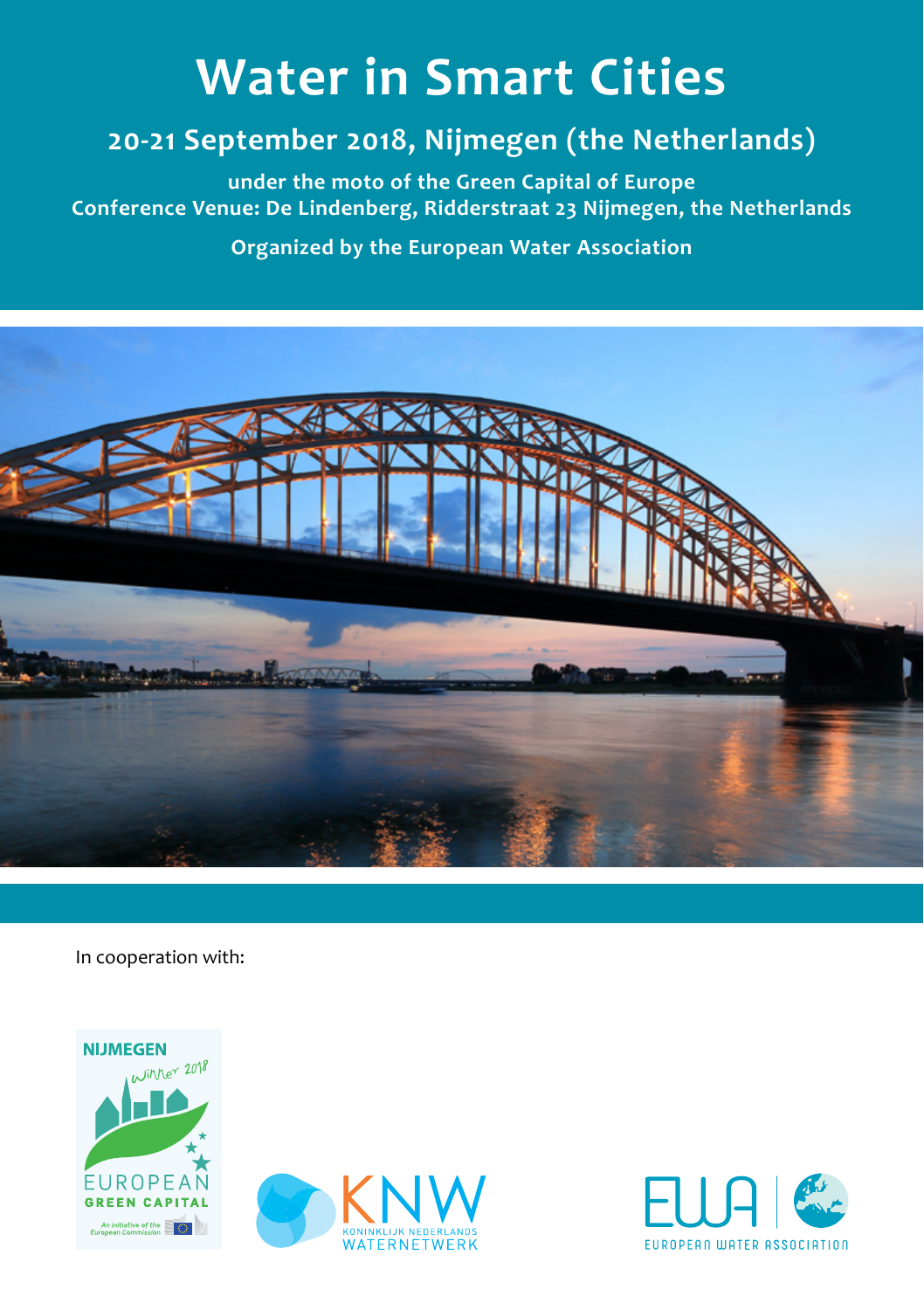**The European Water Association (EWA)** is an independent non governmental and non-profit making organization promoting the sustainable and improved management of the total water cycle and hence the environment as a whole. It is one of the major professional associations in Europe that covers the whole water cycle with member associations from nearly all European Countries. EWA aims to provide a pan- European forum for the discussion of key technical and policy issues affecting the growing European region and to contribute more directly to the development of water related European policies, as an NGO representin g a wide scope of water professionals and specialists.

**The initiative "Green Capital Award"** is launched by the European Commission to promote and reward the efforts of cities that are improving their urban environment. The award is open to any city with over 100,000 inhabitants from EU Member States and the EFTA countries. Cities which have been awarded are Stockholm, Hamburg, Vitoria-Gasteiz in Spain, Nantes, Copenhagen, Bristol, Ljubliana and Essen.

Under the motto of the Green Capital of Europe, the European Water Association (EWA), in cooperation with the Royal Dutch Water Network (KNW), and the City of Nijwegen, is organizing a conference on the topic of "Water in Smart Cities". The event will be discussing the negative impact of climate change in the city and innovative solutions and approaches for climate change, urban flooding and infrastructure management.

# **Introduction Technical Field Trip**

The participants of the conference have the chance on the second day of the conference to take part in a walking tour the inner city alongside the green and blue projects of Nijmegen. The walk will lead to the River Park Nijmegen to see the huge Room for the River Waal project.

The climate in the world is constantly changing. As a result of this the rivers in the Netherlands have increasingly larger amounts of water to transport. In order to prevent flooding in the near future, the Dutch government is changing the course of more than 30 rivers throughout the country. These measures taken along the rivers IJssel, Lek, Maas and Waal are known as 'Room for the River'.

In the case of Nijmegen, this involves moving the Waal dike in Lent and constructing an ancillary channel in the flood plains. This will create an island in the Waal and a unique urban river park with lots of possibilities for recreation, culture, water and nature. The solution is far-reaching, yet sustainable and safe.

**The participation in technical field trip is only for conference attendees and registration is required.**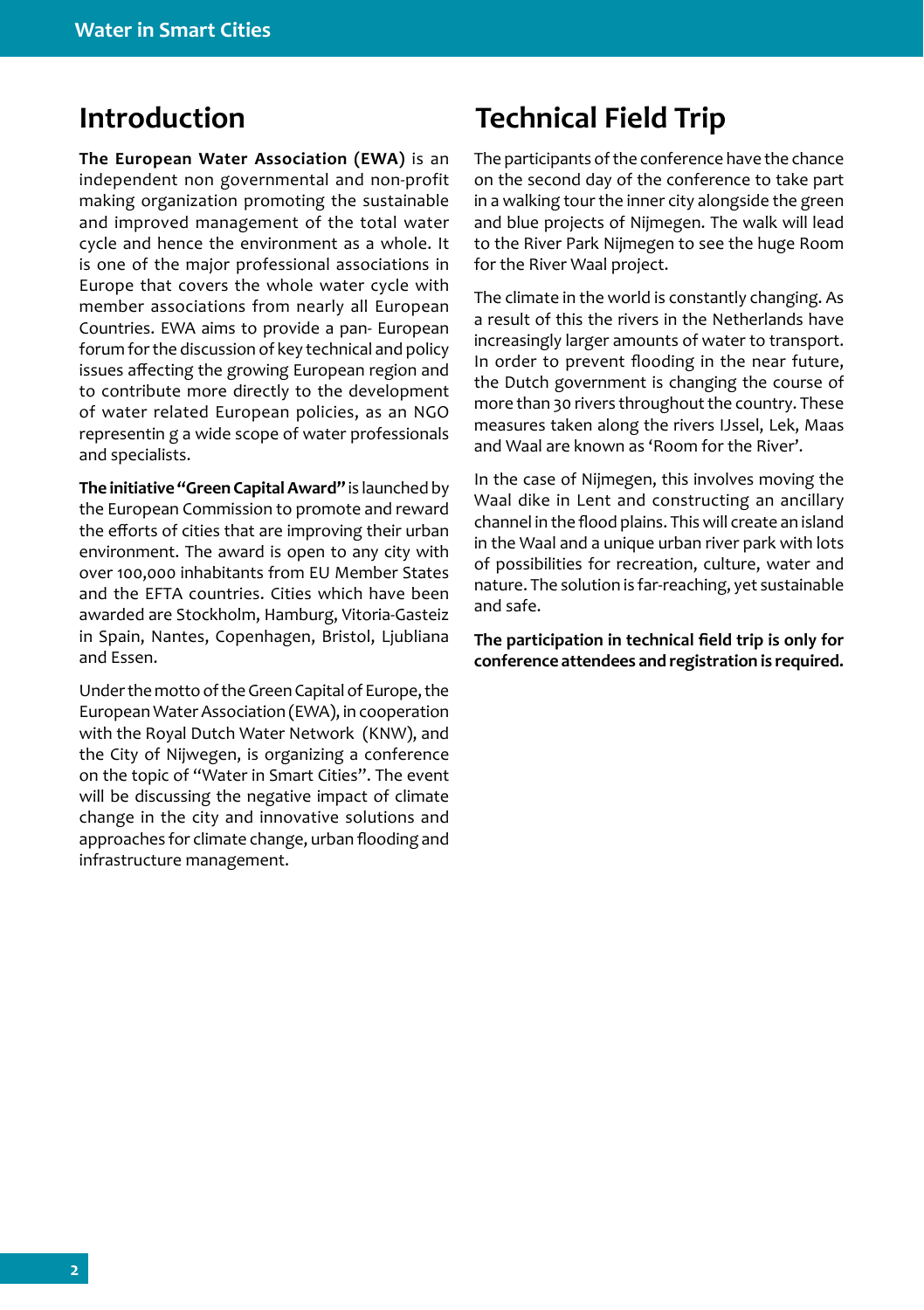#### **Program, Thursday, 20 September 2018**

| 09:00                                                                                                                    | Registration                                                                                                                                                                                    |  |  |  |  |
|--------------------------------------------------------------------------------------------------------------------------|-------------------------------------------------------------------------------------------------------------------------------------------------------------------------------------------------|--|--|--|--|
| 10:00                                                                                                                    | Welcome addresses<br><b>Johannes Lohaus, EWA Secretary General</b><br>■ City of Nijmegen                                                                                                        |  |  |  |  |
| <b>Session 1:</b>                                                                                                        | <b>Water Resilience in Smart Cities</b><br>Moderation: Fabio Tatano, EWA ETSC Chairman                                                                                                          |  |  |  |  |
| 10:20                                                                                                                    | Climate Adaptation and Greening the City<br>Ton Verhoeven, City of Nijmegen, the Netherlands                                                                                                    |  |  |  |  |
| 10:50                                                                                                                    | Urban Flooding, Climate Change and Smart Cities<br>Prof. Patrick Willems, University of Leuven, Belgium                                                                                         |  |  |  |  |
| 11:20                                                                                                                    | "Multifunctional flood protection to increase livability"<br>René Hoeijmakers, Executive Director Ramboll Water                                                                                 |  |  |  |  |
| 11:50                                                                                                                    | Discussion                                                                                                                                                                                      |  |  |  |  |
| 12:00                                                                                                                    | Lunch break                                                                                                                                                                                     |  |  |  |  |
| <b>Session 2:</b><br>Storm water management in Smart Cities<br>Moderation: Ton Verhoeven, City of Nijmegen               |                                                                                                                                                                                                 |  |  |  |  |
| 13:00                                                                                                                    | Nijmegen: Waterproof by cooperation<br>Antal Zuurman, City of Nijmegen, The Netherlands                                                                                                         |  |  |  |  |
| 13:30                                                                                                                    | Storm water Management and multi-benefit infrastructure: the Lisbon city Experience<br>Prof. Filipa Ferreira, University of Lisbon, Portugal                                                    |  |  |  |  |
| 14:00                                                                                                                    | Building Resilient Cities: from Threat to Opportunity<br>David van Raalten, European Director Water Management -<br>Program leader Climate adaptation - Arcadis Consultants                     |  |  |  |  |
| 14:30                                                                                                                    | Coffee break                                                                                                                                                                                    |  |  |  |  |
| Innovative Solutions for Dealing with the Impact of Climate Change<br>Session 3:<br>Moderation: Monique Bekkenutte (KNW) |                                                                                                                                                                                                 |  |  |  |  |
| 15:00                                                                                                                    | Local Approaches Towards New Water Mechanisms in Antwerp - Reshaping Local<br>Water Mechanisms in Antwerp for a Shifting Climate<br>Koen De Winne, Aquafin; Samuel Vandevijver, City of Antwerp |  |  |  |  |
| 15:30                                                                                                                    | The Added Value between "Waterschappen" and Cities<br>Mr Marthijn Manenschijn - Beleidsadviseur by Waterschap Drents Overijsselse Delta                                                         |  |  |  |  |
| 16:30                                                                                                                    | Oslo - Green Capital of Europe 2019<br>Anita Lindahl Trosdahl, City of Oslo, Norway                                                                                                             |  |  |  |  |
| 16:45                                                                                                                    | Closing remarks - Moderation: Johannes Lohaus (EWA)                                                                                                                                             |  |  |  |  |
| 17:00                                                                                                                    | End of Conference                                                                                                                                                                               |  |  |  |  |

#### **Program, Friday 21 September 2018**

- 09:00 Technical field trip, presentation of the project "Room for the river Waal" (for more information see page 2)
- 14:00 End of technical field trip